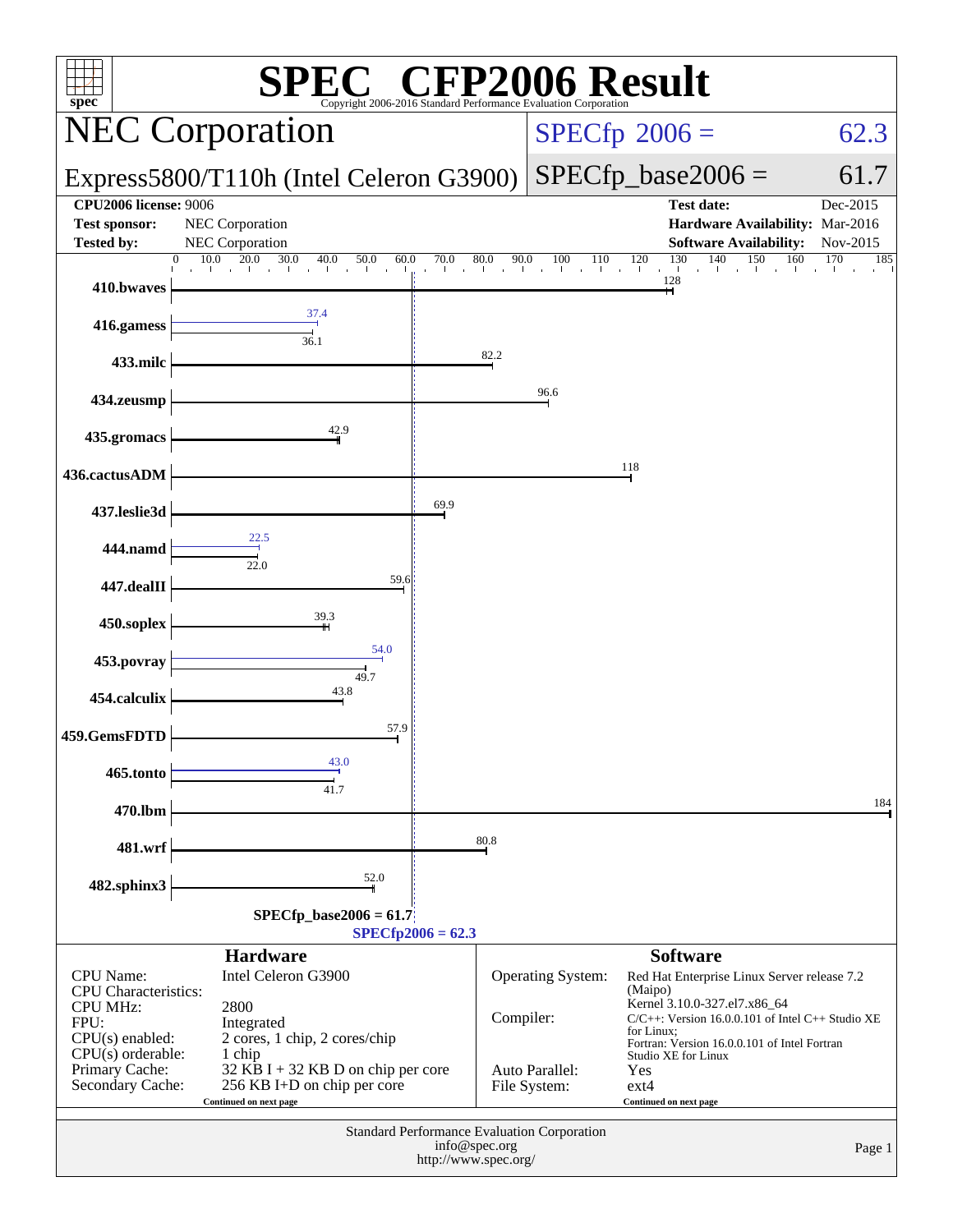

# **[SPEC CFP2006 Result](http://www.spec.org/auto/cpu2006/Docs/result-fields.html#SPECCFP2006Result)**

## NEC Corporation

[L3 Cache:](http://www.spec.org/auto/cpu2006/Docs/result-fields.html#L3Cache) 2 MB I+D on chip per chip

[Memory:](http://www.spec.org/auto/cpu2006/Docs/result-fields.html#Memory) 16 GB (2 x 8 GB 2Rx8 PC4-2133P-E) [Disk Subsystem:](http://www.spec.org/auto/cpu2006/Docs/result-fields.html#DiskSubsystem) 1 x 500 GB SATA, 7200 RPM

### $SPECTp2006 = 62.3$

[Other Software:](http://www.spec.org/auto/cpu2006/Docs/result-fields.html#OtherSoftware) None

Express5800/T110h (Intel Celeron G3900)

[Other Hardware:](http://www.spec.org/auto/cpu2006/Docs/result-fields.html#OtherHardware) None

[Other Cache:](http://www.spec.org/auto/cpu2006/Docs/result-fields.html#OtherCache)

 $SPECfp\_base2006 = 61.7$ **[CPU2006 license:](http://www.spec.org/auto/cpu2006/Docs/result-fields.html#CPU2006license)** 9006 **[Test date:](http://www.spec.org/auto/cpu2006/Docs/result-fields.html#Testdate)** Dec-2015 **[Test sponsor:](http://www.spec.org/auto/cpu2006/Docs/result-fields.html#Testsponsor)** NEC Corporation **[Hardware Availability:](http://www.spec.org/auto/cpu2006/Docs/result-fields.html#HardwareAvailability)** Mar-2016 **[Tested by:](http://www.spec.org/auto/cpu2006/Docs/result-fields.html#Testedby)** NEC Corporation **[Software Availability:](http://www.spec.org/auto/cpu2006/Docs/result-fields.html#SoftwareAvailability)** Nov-2015 [System State:](http://www.spec.org/auto/cpu2006/Docs/result-fields.html#SystemState) Run level 3 (multi-user)<br>Base Pointers: 64-bit [Base Pointers:](http://www.spec.org/auto/cpu2006/Docs/result-fields.html#BasePointers) 64-bit<br>Peak Pointers: 32/64-bit [Peak Pointers:](http://www.spec.org/auto/cpu2006/Docs/result-fields.html#PeakPointers)

|                  |                                                                                                          |              |                |       | <b>Results Table</b> |       |                |              |                |              |                |              |
|------------------|----------------------------------------------------------------------------------------------------------|--------------|----------------|-------|----------------------|-------|----------------|--------------|----------------|--------------|----------------|--------------|
|                  | <b>Base</b>                                                                                              |              |                |       | <b>Peak</b>          |       |                |              |                |              |                |              |
| <b>Benchmark</b> | <b>Seconds</b>                                                                                           | <b>Ratio</b> | <b>Seconds</b> | Ratio | <b>Seconds</b>       | Ratio | <b>Seconds</b> | <b>Ratio</b> | <b>Seconds</b> | <b>Ratio</b> | <b>Seconds</b> | <b>Ratio</b> |
| 410.bwayes       | 107                                                                                                      | 127          | 106            | 128   | 106                  | 129   | 107            | 127          | 106            | 128          | 106            | 129          |
| 416.gamess       | 542                                                                                                      | 36.1         | 542            | 36.1  | 542                  | 36.1  | 525            | 37.3         | 524            | 37.4         | 524            | 37.4         |
| 433.milc         | 112                                                                                                      | 82.2         | <b>112</b>     | 82.2  | 112                  | 82.2  | 112            | 82.2         | <b>112</b>     | 82.2         | 112            | 82.2         |
| 434.zeusmp       | 94.2                                                                                                     | 96.6         | 94.3           | 96.5  | 94.2                 | 96.6  | 94.2           | 96.6         | 94.3           | 96.5         | 94.2           | 96.6         |
| 435.gromacs      | 166                                                                                                      | 42.9         | 168            | 42.4  | 166                  | 43.0  | <b>166</b>     | 42.9         | 168            | 42.4         | 166            | 43.0         |
| 436.cactusADM    | 101                                                                                                      | 118          | 102            | 118   | 102                  | 118   | 101            | 118          | <b>102</b>     | 118          | 102            | 118          |
| 437.leslie3d     | 135                                                                                                      | 69.7         | 134            | 70.0  | 134                  | 69.9  | 135            | 69.7         | 134            | 70.0         | 134            | 69.9         |
| 444.namd         | 365                                                                                                      | 22.0         | 365            | 22.0  | 366                  | 21.9  | 356            | 22.5         | 356            | 22.5         | 357            | 22.5         |
| 447.dealII       | 192                                                                                                      | 59.6         | 192            | 59.6  | 192                  | 59.6  | 192            | 59.6         | 192            | 59.6         | 192            | 59.6         |
| 450.soplex       | 214                                                                                                      | 39.0         | 206            | 40.4  | 212                  | 39.3  | 214            | 39.0         | 206            | 40.4         | 212            | <u>39.3</u>  |
| 453.povray       | 107                                                                                                      | 49.7         | 107            | 49.8  | 107                  | 49.6  | 98.6           | 53.9         | 98.6           | 54.0         | 98.4           | 54.1         |
| 454.calculix     | 188                                                                                                      | 43.9         | 188            | 43.8  | 188                  | 43.8  | 188            | 43.9         | 188            | 43.8         | 188            | 43.8         |
| 459.GemsFDTD     | 183                                                                                                      | 58.1         | 183            | 57.8  | 183                  | 57.9  | 183            | 58.1         | 183            | 57.8         | 183            | 57.9         |
| 465.tonto        | 236                                                                                                      | 41.7         | 236            | 41.7  | 236                  | 41.7  | 229            | 42.9         | 229            | 43.0         | 228            | 43.1         |
| 470.1bm          | 74.5                                                                                                     | 184          | 74.6           | 184   | 74.6                 | 184   | 74.5           | 184          | 74.6           | 184          | 74.6           | 184          |
| 481.wrf          | 139                                                                                                      | 80.6         | 138            | 80.8  | 138                  | 80.8  | 139            | 80.6         | 138            | 80.8         | 138            | <b>80.8</b>  |
| 482.sphinx3      | 375                                                                                                      | 52.0         | 379            | 51.5  | 375                  | 52.0  | 375            | 52.0         | 379            | 51.5         | 375            | 52.0         |
|                  | Results appear in the order in which they were run. Bold underlined text indicates a median measurement. |              |                |       |                      |       |                |              |                |              |                |              |

#### **[Operating System Notes](http://www.spec.org/auto/cpu2006/Docs/result-fields.html#OperatingSystemNotes)**

Stack size set to unlimited using "ulimit -s unlimited"

#### **[Platform Notes](http://www.spec.org/auto/cpu2006/Docs/result-fields.html#PlatformNotes)**

 BIOS Settings: Power Management Policy: Custom Energy Performance: Performance

#### **[General Notes](http://www.spec.org/auto/cpu2006/Docs/result-fields.html#GeneralNotes)**

Environment variables set by runspec before the start of the run: KMP\_AFFINITY = "granularity=fine,compact,1,0" LD\_LIBRARY\_PATH = "/home/cpu2006/libs/32:/home/cpu2006/libs/64:/home/cpu2006/sh"

Continued on next page

Standard Performance Evaluation Corporation [info@spec.org](mailto:info@spec.org) <http://www.spec.org/>

Page 2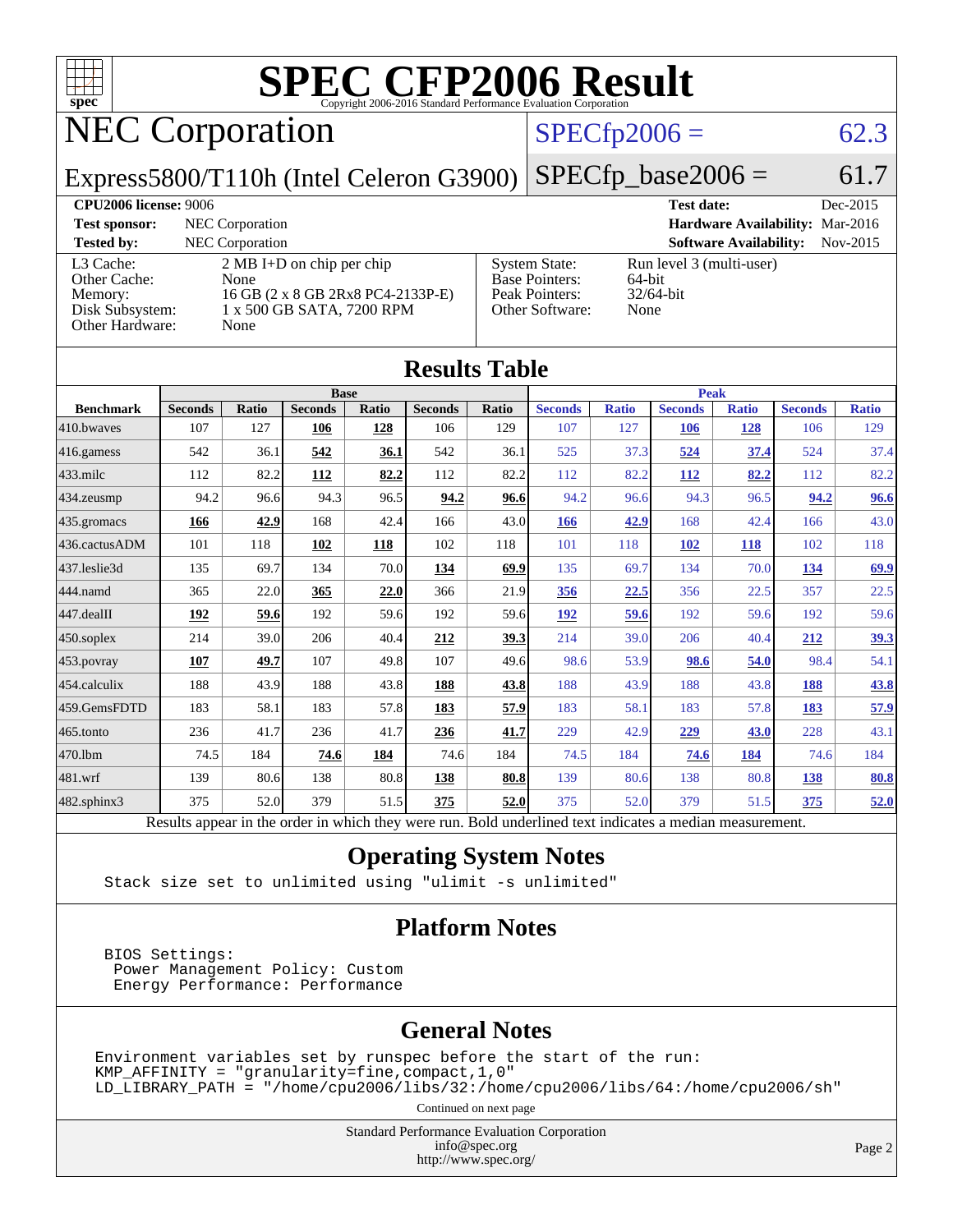# **[SPEC CFP2006 Result](http://www.spec.org/auto/cpu2006/Docs/result-fields.html#SPECCFP2006Result)**

### NEC Corporation

 $SPECTp2006 = 62.3$ 

Express5800/T110h (Intel Celeron G3900)  $SPECfp\_base2006 = 61.7$ 

**[Test sponsor:](http://www.spec.org/auto/cpu2006/Docs/result-fields.html#Testsponsor)** NEC Corporation **[Hardware Availability:](http://www.spec.org/auto/cpu2006/Docs/result-fields.html#HardwareAvailability)** Mar-2016 **[Tested by:](http://www.spec.org/auto/cpu2006/Docs/result-fields.html#Testedby)** NEC Corporation **[Software Availability:](http://www.spec.org/auto/cpu2006/Docs/result-fields.html#SoftwareAvailability)** Nov-2015

**[CPU2006 license:](http://www.spec.org/auto/cpu2006/Docs/result-fields.html#CPU2006license)** 9006 **[Test date:](http://www.spec.org/auto/cpu2006/Docs/result-fields.html#Testdate)** Dec-2015

#### **[General Notes \(Continued\)](http://www.spec.org/auto/cpu2006/Docs/result-fields.html#GeneralNotes)**

OMP NUM THREADS = "2"

 Binaries compiled on a system with 1x Intel Core i5-4670K CPU + 32GB memory using RedHat EL 7.1 Transparent Huge Pages enabled with: echo always > /sys/kernel/mm/transparent\_hugepage/enabled

### **[Base Compiler Invocation](http://www.spec.org/auto/cpu2006/Docs/result-fields.html#BaseCompilerInvocation)**

[C benchmarks](http://www.spec.org/auto/cpu2006/Docs/result-fields.html#Cbenchmarks):  $\text{icc}$   $-\text{m64}$ 

[C++ benchmarks:](http://www.spec.org/auto/cpu2006/Docs/result-fields.html#CXXbenchmarks) [icpc -m64](http://www.spec.org/cpu2006/results/res2016q1/cpu2006-20160125-38836.flags.html#user_CXXbase_intel_icpc_64bit_bedb90c1146cab66620883ef4f41a67e)

[Fortran benchmarks](http://www.spec.org/auto/cpu2006/Docs/result-fields.html#Fortranbenchmarks): [ifort -m64](http://www.spec.org/cpu2006/results/res2016q1/cpu2006-20160125-38836.flags.html#user_FCbase_intel_ifort_64bit_ee9d0fb25645d0210d97eb0527dcc06e)

[Benchmarks using both Fortran and C](http://www.spec.org/auto/cpu2006/Docs/result-fields.html#BenchmarksusingbothFortranandC):<br>icc -m64 ifort -m64  $-m64$  ifort  $-m64$ 

### **[Base Portability Flags](http://www.spec.org/auto/cpu2006/Docs/result-fields.html#BasePortabilityFlags)**

| 410.bwaves: -DSPEC CPU LP64                  |                                                                |
|----------------------------------------------|----------------------------------------------------------------|
| 416.gamess: -DSPEC_CPU_LP64                  |                                                                |
| 433.milc: -DSPEC CPU LP64                    |                                                                |
| 434.zeusmp: - DSPEC_CPU_LP64                 |                                                                |
| 435.gromacs: -DSPEC_CPU_LP64 -nofor_main     |                                                                |
| 436.cactusADM: - DSPEC CPU LP64 - nofor main |                                                                |
| 437.leslie3d: -DSPEC CPU LP64                |                                                                |
| 444.namd: -DSPEC CPU LP64                    |                                                                |
| 447.dealII: -DSPEC CPU LP64                  |                                                                |
| 450.soplex: -DSPEC_CPU_LP64                  |                                                                |
| 453.povray: -DSPEC_CPU_LP64                  |                                                                |
| 454.calculix: - DSPEC_CPU_LP64 -nofor_main   |                                                                |
| 459.GemsFDTD: -DSPEC CPU LP64                |                                                                |
| 465.tonto: -DSPEC CPU LP64                   |                                                                |
| 470.1bm: - DSPEC CPU LP64                    |                                                                |
|                                              | 481.wrf: -DSPEC CPU_LP64 -DSPEC_CPU_CASE_FLAG -DSPEC_CPU_LINUX |
| 482.sphinx3: -DSPEC_CPU_LP64                 |                                                                |
|                                              |                                                                |

### **[Base Optimization Flags](http://www.spec.org/auto/cpu2006/Docs/result-fields.html#BaseOptimizationFlags)**

[C benchmarks](http://www.spec.org/auto/cpu2006/Docs/result-fields.html#Cbenchmarks):

[-xSSE4.2](http://www.spec.org/cpu2006/results/res2016q1/cpu2006-20160125-38836.flags.html#user_CCbase_f-xSSE42_f91528193cf0b216347adb8b939d4107) [-ipo](http://www.spec.org/cpu2006/results/res2016q1/cpu2006-20160125-38836.flags.html#user_CCbase_f-ipo) [-O3](http://www.spec.org/cpu2006/results/res2016q1/cpu2006-20160125-38836.flags.html#user_CCbase_f-O3) [-no-prec-div](http://www.spec.org/cpu2006/results/res2016q1/cpu2006-20160125-38836.flags.html#user_CCbase_f-no-prec-div) [-parallel](http://www.spec.org/cpu2006/results/res2016q1/cpu2006-20160125-38836.flags.html#user_CCbase_f-parallel) [-opt-prefetch](http://www.spec.org/cpu2006/results/res2016q1/cpu2006-20160125-38836.flags.html#user_CCbase_f-opt-prefetch) [-ansi-alias](http://www.spec.org/cpu2006/results/res2016q1/cpu2006-20160125-38836.flags.html#user_CCbase_f-ansi-alias)

Continued on next page

Standard Performance Evaluation Corporation [info@spec.org](mailto:info@spec.org) <http://www.spec.org/>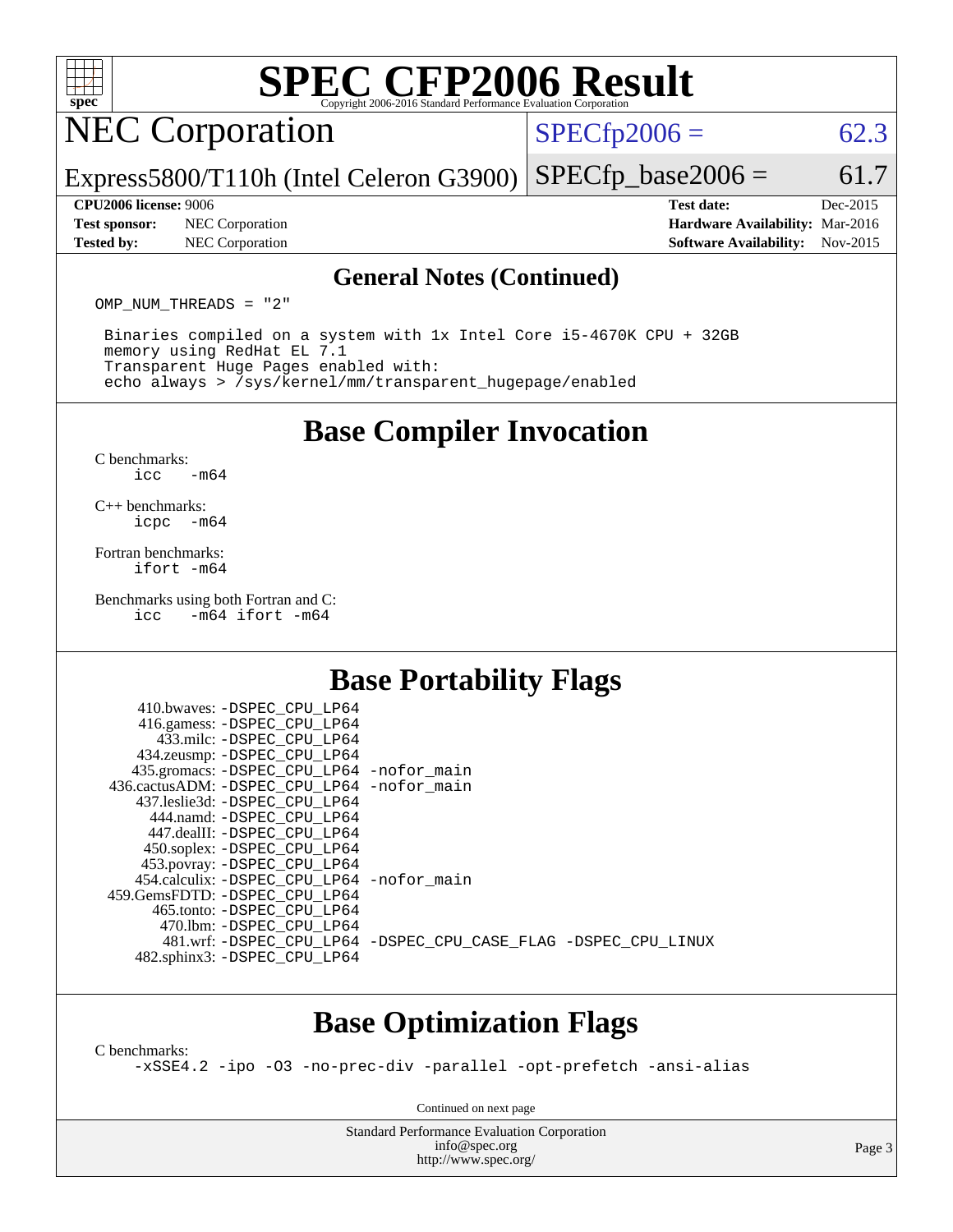

# **[SPEC CFP2006 Result](http://www.spec.org/auto/cpu2006/Docs/result-fields.html#SPECCFP2006Result)**

NEC Corporation

 $SPECTp2006 = 62.3$ 

Express5800/T110h (Intel Celeron G3900)  $SPECTp\_base2006 = 61.7$ 

**[Test sponsor:](http://www.spec.org/auto/cpu2006/Docs/result-fields.html#Testsponsor)** NEC Corporation **[Hardware Availability:](http://www.spec.org/auto/cpu2006/Docs/result-fields.html#HardwareAvailability)** Mar-2016 **[Tested by:](http://www.spec.org/auto/cpu2006/Docs/result-fields.html#Testedby)** NEC Corporation **[Software Availability:](http://www.spec.org/auto/cpu2006/Docs/result-fields.html#SoftwareAvailability)** Nov-2015

**[CPU2006 license:](http://www.spec.org/auto/cpu2006/Docs/result-fields.html#CPU2006license)** 9006 **[Test date:](http://www.spec.org/auto/cpu2006/Docs/result-fields.html#Testdate)** Dec-2015

### **[Base Optimization Flags \(Continued\)](http://www.spec.org/auto/cpu2006/Docs/result-fields.html#BaseOptimizationFlags)**

[C++ benchmarks:](http://www.spec.org/auto/cpu2006/Docs/result-fields.html#CXXbenchmarks) [-xSSE4.2](http://www.spec.org/cpu2006/results/res2016q1/cpu2006-20160125-38836.flags.html#user_CXXbase_f-xSSE42_f91528193cf0b216347adb8b939d4107) [-ipo](http://www.spec.org/cpu2006/results/res2016q1/cpu2006-20160125-38836.flags.html#user_CXXbase_f-ipo) [-O3](http://www.spec.org/cpu2006/results/res2016q1/cpu2006-20160125-38836.flags.html#user_CXXbase_f-O3) [-no-prec-div](http://www.spec.org/cpu2006/results/res2016q1/cpu2006-20160125-38836.flags.html#user_CXXbase_f-no-prec-div) [-opt-prefetch](http://www.spec.org/cpu2006/results/res2016q1/cpu2006-20160125-38836.flags.html#user_CXXbase_f-opt-prefetch) [-ansi-alias](http://www.spec.org/cpu2006/results/res2016q1/cpu2006-20160125-38836.flags.html#user_CXXbase_f-ansi-alias)

[Fortran benchmarks](http://www.spec.org/auto/cpu2006/Docs/result-fields.html#Fortranbenchmarks): [-xSSE4.2](http://www.spec.org/cpu2006/results/res2016q1/cpu2006-20160125-38836.flags.html#user_FCbase_f-xSSE42_f91528193cf0b216347adb8b939d4107) [-ipo](http://www.spec.org/cpu2006/results/res2016q1/cpu2006-20160125-38836.flags.html#user_FCbase_f-ipo) [-O3](http://www.spec.org/cpu2006/results/res2016q1/cpu2006-20160125-38836.flags.html#user_FCbase_f-O3) [-no-prec-div](http://www.spec.org/cpu2006/results/res2016q1/cpu2006-20160125-38836.flags.html#user_FCbase_f-no-prec-div) [-parallel](http://www.spec.org/cpu2006/results/res2016q1/cpu2006-20160125-38836.flags.html#user_FCbase_f-parallel) [-opt-prefetch](http://www.spec.org/cpu2006/results/res2016q1/cpu2006-20160125-38836.flags.html#user_FCbase_f-opt-prefetch)

[Benchmarks using both Fortran and C](http://www.spec.org/auto/cpu2006/Docs/result-fields.html#BenchmarksusingbothFortranandC): [-xSSE4.2](http://www.spec.org/cpu2006/results/res2016q1/cpu2006-20160125-38836.flags.html#user_CC_FCbase_f-xSSE42_f91528193cf0b216347adb8b939d4107) [-ipo](http://www.spec.org/cpu2006/results/res2016q1/cpu2006-20160125-38836.flags.html#user_CC_FCbase_f-ipo) [-O3](http://www.spec.org/cpu2006/results/res2016q1/cpu2006-20160125-38836.flags.html#user_CC_FCbase_f-O3) [-no-prec-div](http://www.spec.org/cpu2006/results/res2016q1/cpu2006-20160125-38836.flags.html#user_CC_FCbase_f-no-prec-div) [-parallel](http://www.spec.org/cpu2006/results/res2016q1/cpu2006-20160125-38836.flags.html#user_CC_FCbase_f-parallel) [-opt-prefetch](http://www.spec.org/cpu2006/results/res2016q1/cpu2006-20160125-38836.flags.html#user_CC_FCbase_f-opt-prefetch) [-ansi-alias](http://www.spec.org/cpu2006/results/res2016q1/cpu2006-20160125-38836.flags.html#user_CC_FCbase_f-ansi-alias)

**[Peak Compiler Invocation](http://www.spec.org/auto/cpu2006/Docs/result-fields.html#PeakCompilerInvocation)**

[C benchmarks](http://www.spec.org/auto/cpu2006/Docs/result-fields.html#Cbenchmarks):  $\text{icc}$   $-\text{m64}$ 

[C++ benchmarks:](http://www.spec.org/auto/cpu2006/Docs/result-fields.html#CXXbenchmarks) [icpc -m64](http://www.spec.org/cpu2006/results/res2016q1/cpu2006-20160125-38836.flags.html#user_CXXpeak_intel_icpc_64bit_bedb90c1146cab66620883ef4f41a67e)

[Fortran benchmarks](http://www.spec.org/auto/cpu2006/Docs/result-fields.html#Fortranbenchmarks): [ifort -m64](http://www.spec.org/cpu2006/results/res2016q1/cpu2006-20160125-38836.flags.html#user_FCpeak_intel_ifort_64bit_ee9d0fb25645d0210d97eb0527dcc06e)

[Benchmarks using both Fortran and C](http://www.spec.org/auto/cpu2006/Docs/result-fields.html#BenchmarksusingbothFortranandC): [icc -m64](http://www.spec.org/cpu2006/results/res2016q1/cpu2006-20160125-38836.flags.html#user_CC_FCpeak_intel_icc_64bit_0b7121f5ab7cfabee23d88897260401c) [ifort -m64](http://www.spec.org/cpu2006/results/res2016q1/cpu2006-20160125-38836.flags.html#user_CC_FCpeak_intel_ifort_64bit_ee9d0fb25645d0210d97eb0527dcc06e)

### **[Peak Portability Flags](http://www.spec.org/auto/cpu2006/Docs/result-fields.html#PeakPortabilityFlags)**

Same as Base Portability Flags

### **[Peak Optimization Flags](http://www.spec.org/auto/cpu2006/Docs/result-fields.html#PeakOptimizationFlags)**

[C benchmarks](http://www.spec.org/auto/cpu2006/Docs/result-fields.html#Cbenchmarks):

433.milc: basepeak = yes

 $470$ .lbm: basepeak = yes

482.sphinx3: basepeak = yes

[C++ benchmarks:](http://www.spec.org/auto/cpu2006/Docs/result-fields.html#CXXbenchmarks)

 444.namd: [-xSSE4.2](http://www.spec.org/cpu2006/results/res2016q1/cpu2006-20160125-38836.flags.html#user_peakPASS2_CXXFLAGSPASS2_LDFLAGS444_namd_f-xSSE42_f91528193cf0b216347adb8b939d4107)(pass 2) [-prof-gen:threadsafe](http://www.spec.org/cpu2006/results/res2016q1/cpu2006-20160125-38836.flags.html#user_peakPASS1_CXXFLAGSPASS1_LDFLAGS444_namd_prof_gen_21a26eb79f378b550acd7bec9fe4467a)(pass 1) [-ipo](http://www.spec.org/cpu2006/results/res2016q1/cpu2006-20160125-38836.flags.html#user_peakPASS2_CXXFLAGSPASS2_LDFLAGS444_namd_f-ipo)(pass 2) [-O3](http://www.spec.org/cpu2006/results/res2016q1/cpu2006-20160125-38836.flags.html#user_peakPASS2_CXXFLAGSPASS2_LDFLAGS444_namd_f-O3)(pass 2) [-no-prec-div](http://www.spec.org/cpu2006/results/res2016q1/cpu2006-20160125-38836.flags.html#user_peakPASS2_CXXFLAGSPASS2_LDFLAGS444_namd_f-no-prec-div)(pass 2) [-par-num-threads=1](http://www.spec.org/cpu2006/results/res2016q1/cpu2006-20160125-38836.flags.html#user_peakPASS1_CXXFLAGSPASS1_LDFLAGS444_namd_par_num_threads_786a6ff141b4e9e90432e998842df6c2)(pass 1) [-prof-use](http://www.spec.org/cpu2006/results/res2016q1/cpu2006-20160125-38836.flags.html#user_peakPASS2_CXXFLAGSPASS2_LDFLAGS444_namd_prof_use_bccf7792157ff70d64e32fe3e1250b55)(pass 2) [-fno-alias](http://www.spec.org/cpu2006/results/res2016q1/cpu2006-20160125-38836.flags.html#user_peakCXXOPTIMIZEOPTIMIZE444_namd_f-no-alias_694e77f6c5a51e658e82ccff53a9e63a) [-auto-ilp32](http://www.spec.org/cpu2006/results/res2016q1/cpu2006-20160125-38836.flags.html#user_peakCXXOPTIMIZE444_namd_f-auto-ilp32)

Continued on next page

Standard Performance Evaluation Corporation [info@spec.org](mailto:info@spec.org) <http://www.spec.org/>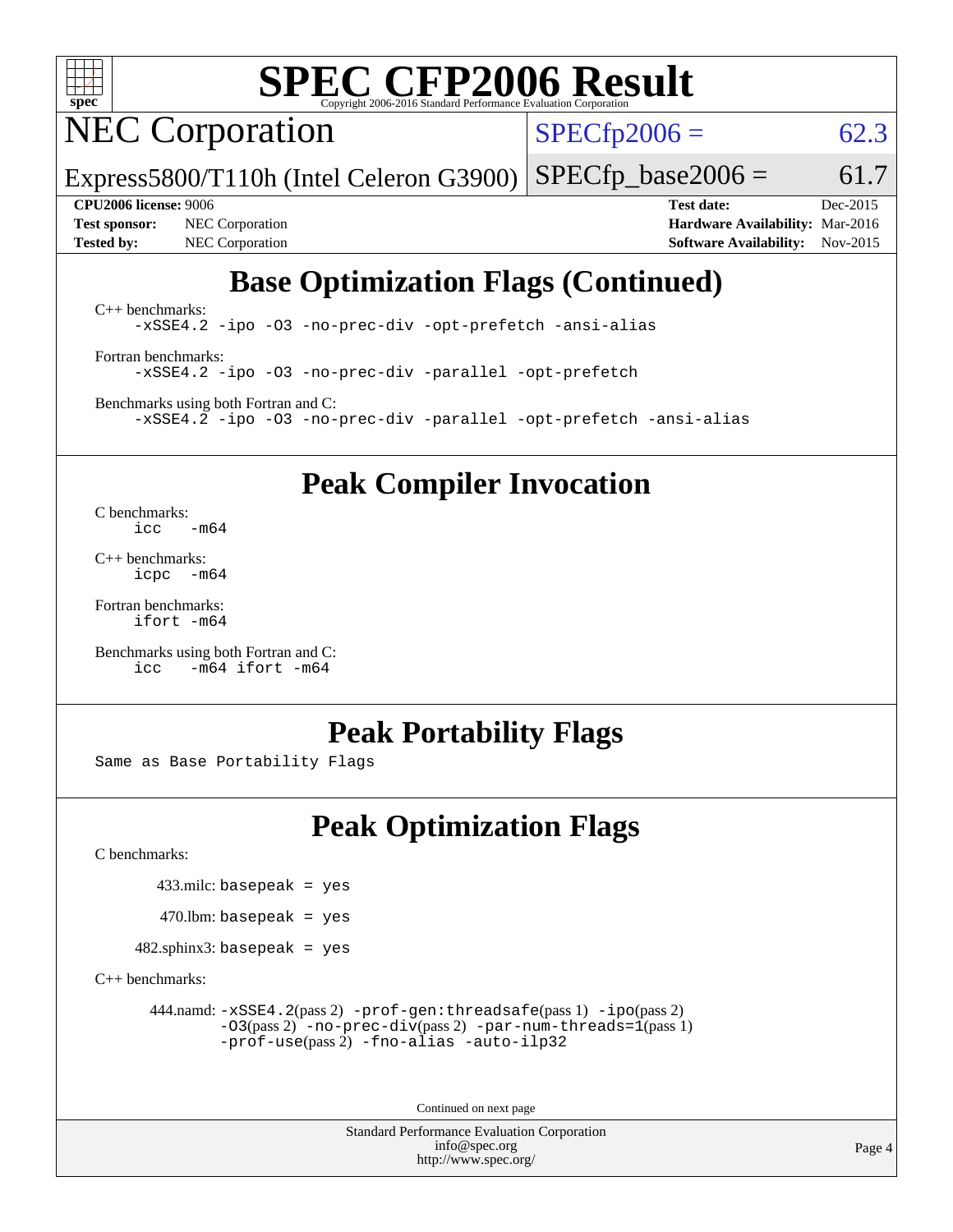| <b>SPEC CFP2006 Result</b><br>$spec^*$<br>Copyright 2006-2016 Standard Performance Evaluation Corporation                                                                                                                        |                                                                                                               |
|----------------------------------------------------------------------------------------------------------------------------------------------------------------------------------------------------------------------------------|---------------------------------------------------------------------------------------------------------------|
| <b>NEC Corporation</b>                                                                                                                                                                                                           | $SPECfp2006 =$<br>62.3                                                                                        |
| Express5800/T110h (Intel Celeron G3900)                                                                                                                                                                                          | $SPECfp\_base2006 =$<br>61.7                                                                                  |
| <b>CPU2006 license: 9006</b><br><b>Test sponsor:</b><br>NEC Corporation<br><b>Tested by:</b><br>NEC Corporation                                                                                                                  | <b>Test date:</b><br>Dec-2015<br>Hardware Availability: Mar-2016<br><b>Software Availability:</b><br>Nov-2015 |
| <b>Peak Optimization Flags (Continued)</b>                                                                                                                                                                                       |                                                                                                               |
| $447$ .dealII: basepeak = yes                                                                                                                                                                                                    |                                                                                                               |
| $450$ .soplex: basepeak = yes                                                                                                                                                                                                    |                                                                                                               |
| 453.povray: -xSSE4.2(pass 2) -prof-gen:threadsafe(pass 1) -ipo(pass 2)<br>$-03(pass 2)$ -no-prec-div(pass 2) -par-num-threads=1(pass 1)<br>-prof-use(pass 2) -unroll4 -ansi-alias                                                |                                                                                                               |
| Fortran benchmarks:                                                                                                                                                                                                              |                                                                                                               |
| $410.bwaves: basepeak = yes$                                                                                                                                                                                                     |                                                                                                               |
| $416$ .gamess: $-xSSE4$ . $2(pass 2)$ -prof-gen: threadsafe(pass 1) -ipo(pass 2)<br>$-03(pass 2)$ -no-prec-div(pass 2) -par-num-threads=1(pass 1)<br>-prof-use(pass 2) -unroll2 -inline-level=0 -scalar-rep-                     |                                                                                                               |
| $434$ .zeusmp: basepeak = yes                                                                                                                                                                                                    |                                                                                                               |
| $437$ .leslie3d: basepeak = yes                                                                                                                                                                                                  |                                                                                                               |
| $459.GemsFDTD: basepeak = yes$                                                                                                                                                                                                   |                                                                                                               |
| $465$ .tonto: $-xSSE4$ . $2(pass 2)$ -prof-gen: threadsafe(pass 1) -ipo(pass 2)<br>-03(pass 2) -no-prec-div(pass 2) -par-num-threads=1(pass 1)<br>-prof-use(pass 2) -inline-calloc -opt-malloc-options=3<br>$-$ auto $-$ unroll4 |                                                                                                               |
| Benchmarks using both Fortran and C:                                                                                                                                                                                             |                                                                                                               |
| $435$ .gromacs: basepeak = yes                                                                                                                                                                                                   |                                                                                                               |
| $436.cactusADM:basepeak = yes$                                                                                                                                                                                                   |                                                                                                               |
| $454$ .calculix: basepeak = yes                                                                                                                                                                                                  |                                                                                                               |
| $481.wrf$ : basepeak = yes                                                                                                                                                                                                       |                                                                                                               |
| The flags files that were used to format this result can be browsed at<br>http://www.spec.org/cpu2006/flags/Intel-ic16.0-official-linux64.html<br>http://www.spec.org/cpu2006/flags/NEC-Platform-Settings-V1.2-110h-RevA.html    |                                                                                                               |
| You can also download the XML flags sources by saving the following links:<br>http://www.spec.org/cpu2006/flags/Intel-icl6.0-official-linux64.xml<br>http://www.spec.org/cpu2006/flags/NEC-Platform-Settings-V1.2-110h-RevA.xml  |                                                                                                               |
|                                                                                                                                                                                                                                  |                                                                                                               |

| <b>Standard Performance Evaluation Corporation</b> |
|----------------------------------------------------|
| info@spec.org                                      |
| http://www.spec.org/                               |